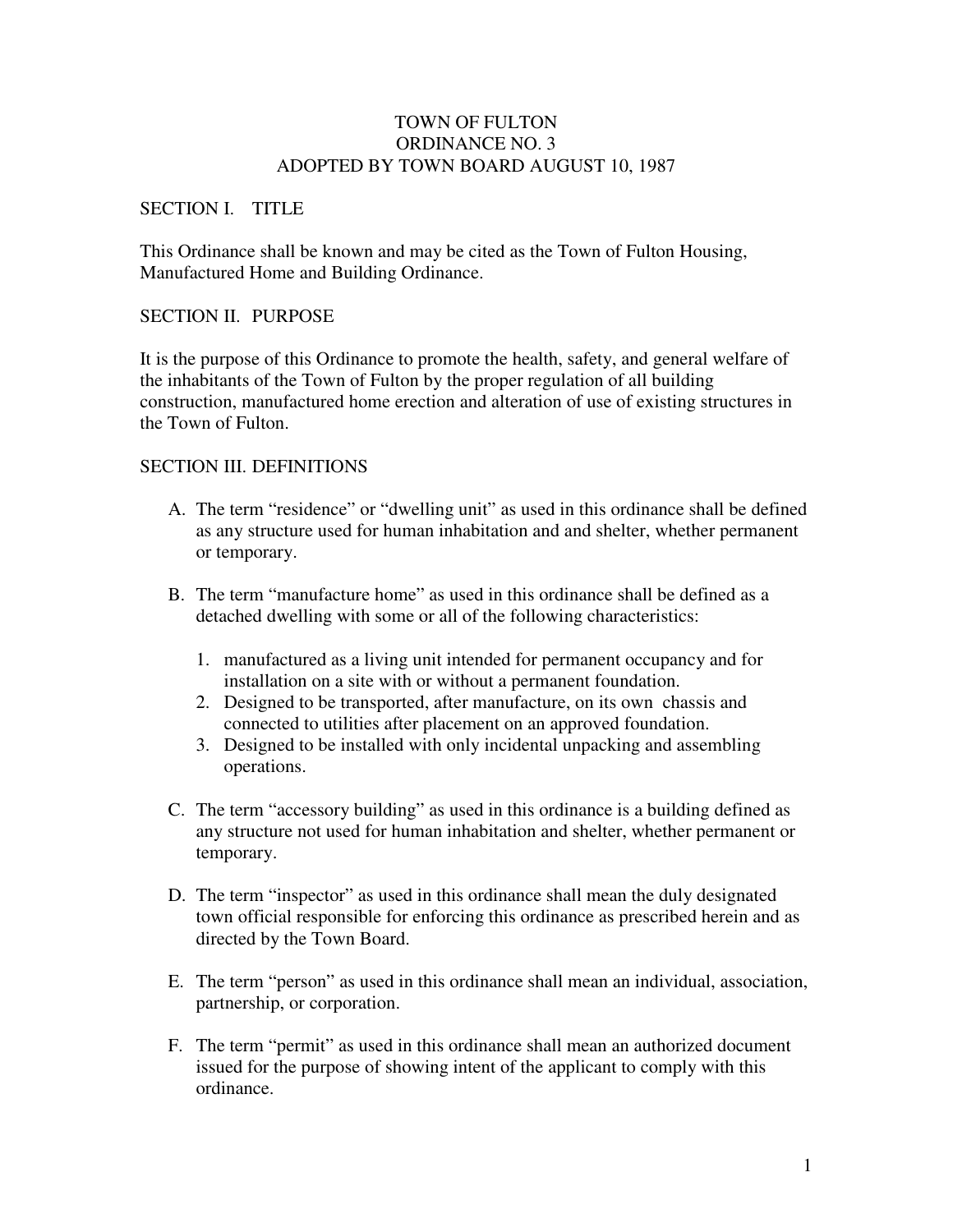- G. The term "alteration of use" as used in this ordinance shall mean the change of an accessory building, or conversion, to a residence or dwelling unit.
- H. The term "lot" as used in this ordinance shall mean a piece, parcel or plot of land separately recorded in the Schoharie County Clerk's office, occupied or to be occupied by a principle building and its accessory building or buildings including the yards and other open spaces required by this ordinance.
- I. The term "Certificate of Compliance" shall mean an authorized document issued by the Inspector showing that the construction is in compliance with this ordiance and may be utilited.

## SECTION IV. SCOPE

This Ordinance shall be enforced in conjunction with the Town of Fulton Local Law 2-86 which provides for the administration and enforcement of the New York State Fire Prevention and Building Code.

## SECTION V. BUILDING PERMITS

- A. It shall be unlawful for any person to commence the excavation for or the construction of any building or structure, including accessory buildings, or the placement of manufactured homes, or the alteration of use of existing buildings until the Inspector has issued a permit for such work.
- B. An owner of land within the Town of Fulton who intends to construct a dwelling unit thereon for occupancy, may be granted a temporary permit to park or place a mobile home on said land during the construction of said dwelling unit for a period not to exceed one (1) year. However, no temporary permit shall be issued until and unless adequate provisions are made for water and sewage as set forth under Section VIII. No extension shall be granted except that the Town Board, after examination of the facts and after affording the applicant an opportunity to be heard and upon finding of hardship or extenuating circumstances may order the Inspector to grant a further extension of said permit for a period not to exceed one (1) year.
- C. A building permit shall become void after six (6) months from date of issuance unless substantial progress had been made since that date on the project described therein. The building permit may be renewed by the Inspector, for an additional six (6) months upon application without payment of an additional fee. A permit shall become void one (1) year after its original date of issuance.
- D. No building or structure or part thereof hereafter erected or undergoing alteration of use shall be used or occupied until the Inspector shall have issued a Certificate of Compliance.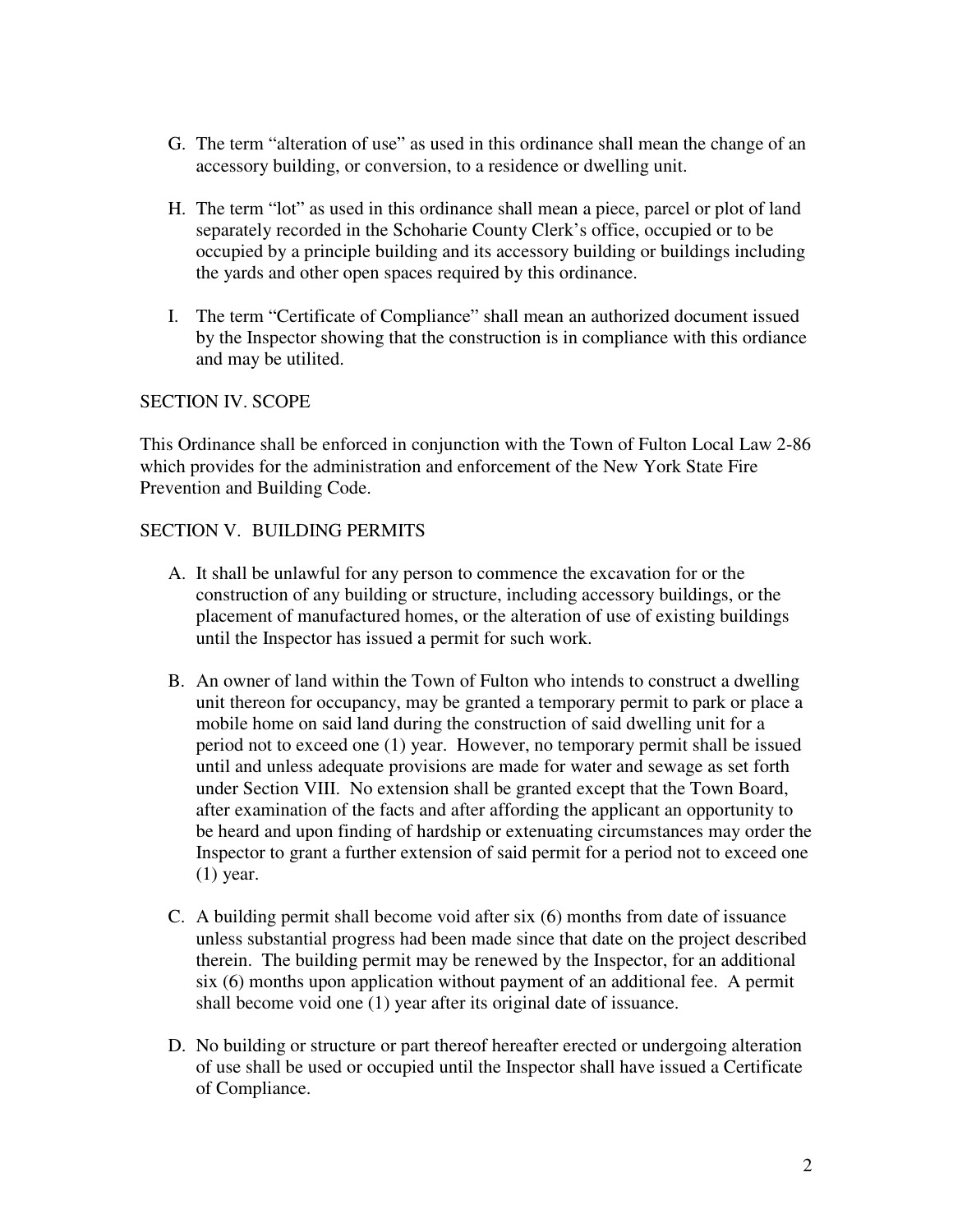### SECTION VI. APPLICATION AND PROCESSING OF PERMITS

- A. Application for the following permits shall be obtained from the Town Clerk for a fee as provided for on the application:
	- 1. Application for Town Building Permit.
	- 2. Schoharie County Department of Health application where applicable.

NOTE: In addition, applications for permits under the New York State Fire Prevention and Building Code will be processed in accordance with the Town of Fulton Law.

- B. Applications number 1 and 2 above shall be made in writing. One copy of each will be signed by the property owner and include the following information:
	- 1. The name and address of the applicant; if a corporation, the name and address of each officer and director; and if a partnership, the name and address of each partner.
	- 2. A complete description and sketch of the premises upon which the structure is to be located, showing all boundaries thereof, existing structures thereon, and the proposed location of the new structure upon said premises.
	- 3. The exact location and address of the property for which the permit will be issued, location to the nearest highway, and the TAX MAP account number.
	- 4. A complete description of the following:
		- a. Driveway entrances
		- b. Method, plan, and location of sewage disposal system
		- c. Location and type of water supply system
		- d. Distances to boundaries, existing structures, water supply and sewage disposal system.
- C. Make check for fee payable to the Town Clerk, Town of Fulton and send with both application forms (completed) to the Town Clerk, Town of Fulton.
- D. The Town Clerk will forward them to the Inspector who will review them for compliance with this ordinance, and will forward the sewage disposal application, when applicable, to the Schoharie County Health Department.
- E. When the Applicant is ready to have a perculation test, said applicant must notify the Schoharie County Department of Health and make arrangements for the test. Depending on the results of this test, the County Health Department will design a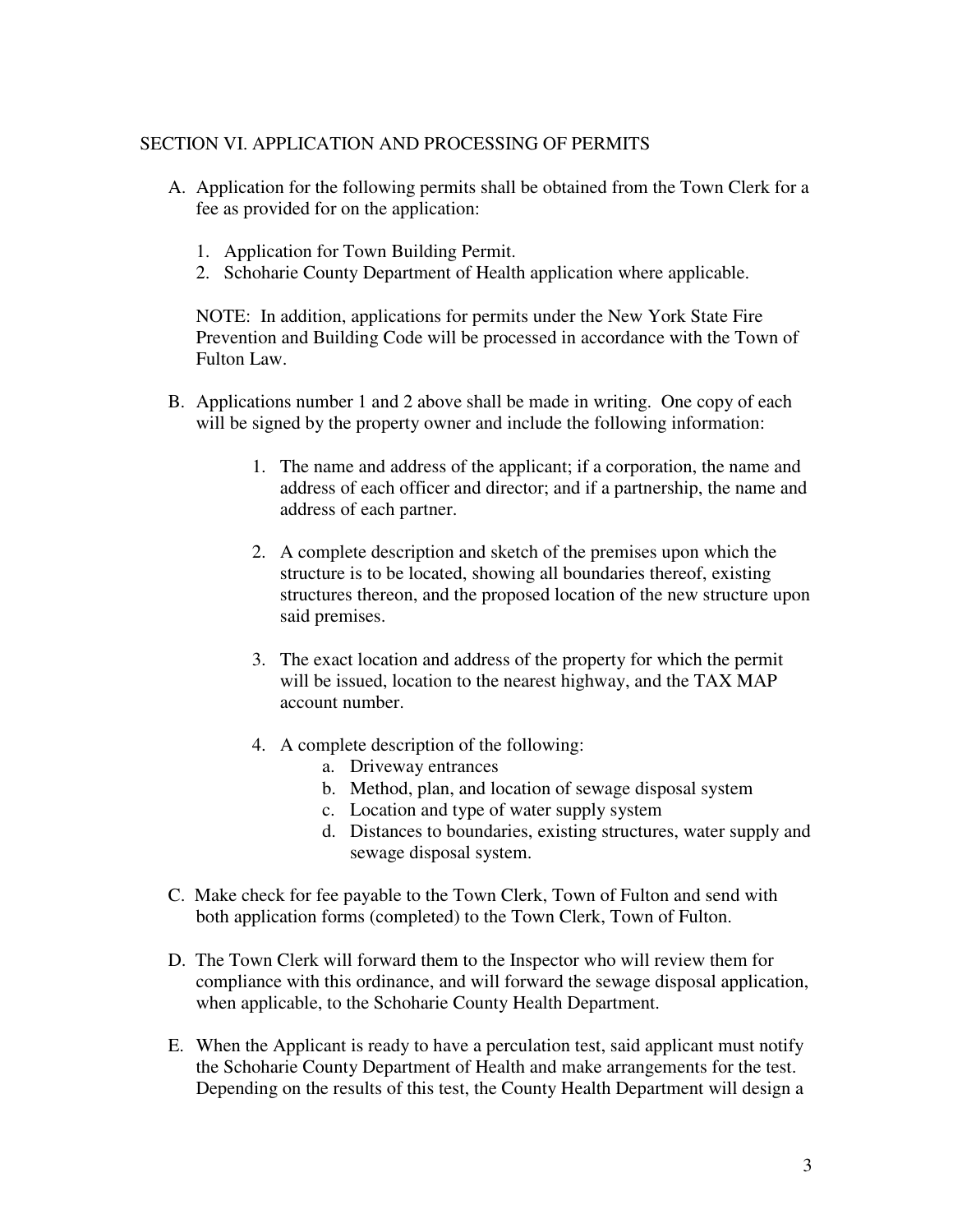plan for the sewage disposal system and furnish the applicant with this plan. The County Health Department will notify the Inspector that the applicant has permission to construct a sewage disposal system by furnishing him with a copy of said plan.

- F. The Inspector will, upon receipt of notification that the applicant has permission to construct a sewage disposal system, inspect the site for compliance with the requirements of this ordinance and other applicable laws (excluding Town Law concerning the New York State Fire Prevention and Building Code – see NOTE under SECTION VI.A.) and issue a Town Building Permit. If said application is disapproved by the inspector, the applicant may, within thirty (30) days, appeal to the Town Planning Board for review. The Planning Board must respond to said appeal within sixty (60) days. If unsatisfied with the Planning Board's reply, the applicant may, within thirty (30) days appeal to the Town Board. The Town Board shall have sixty (60) days to respond to said appeal.
- G. If authority from Schoharie County Department of Health is not required, the Inspector will conduct site inspection within ten (10) days of receipt of application.
- H. The Inspector, when necessary, will notify in writing the Agency performing the inspections for the enforcement of the New York State Fire Prevention and Building Code, that local town ordinances have been complied with.

# SECTION VII. **INSPECTION**

- A. Before the sewage disposal system is covered, the applicant shall notify the Schoharie County Department of Health who will return to inspect the system and issue a Certificate of Approval if the system is in accordance with their design for the applicant's property. The Health Department will also provide the Inspector with a copy of the Certificate.
- B The applicant will, after compliance with the provisions of this ordinance and any other town laws (excluding Town of Fulton Law covering the New York State Fire Prevention and Building Code) complete the statement of compliance found in part of the Town Building permit application and submit same to the Inspector.
- C. The Inspector will, within ten (10) days after receipt of the statement of compliance, inspect the premises for compliance.
	- 1. If not in compliance, the Inspector shall inform the applicant in writing of the changes or additions necessary to effect such compliance.
	- 2. If structure is in compliance with the provisions of this ordinance, the Inspector will issue a Certificate of Compliance for the structure.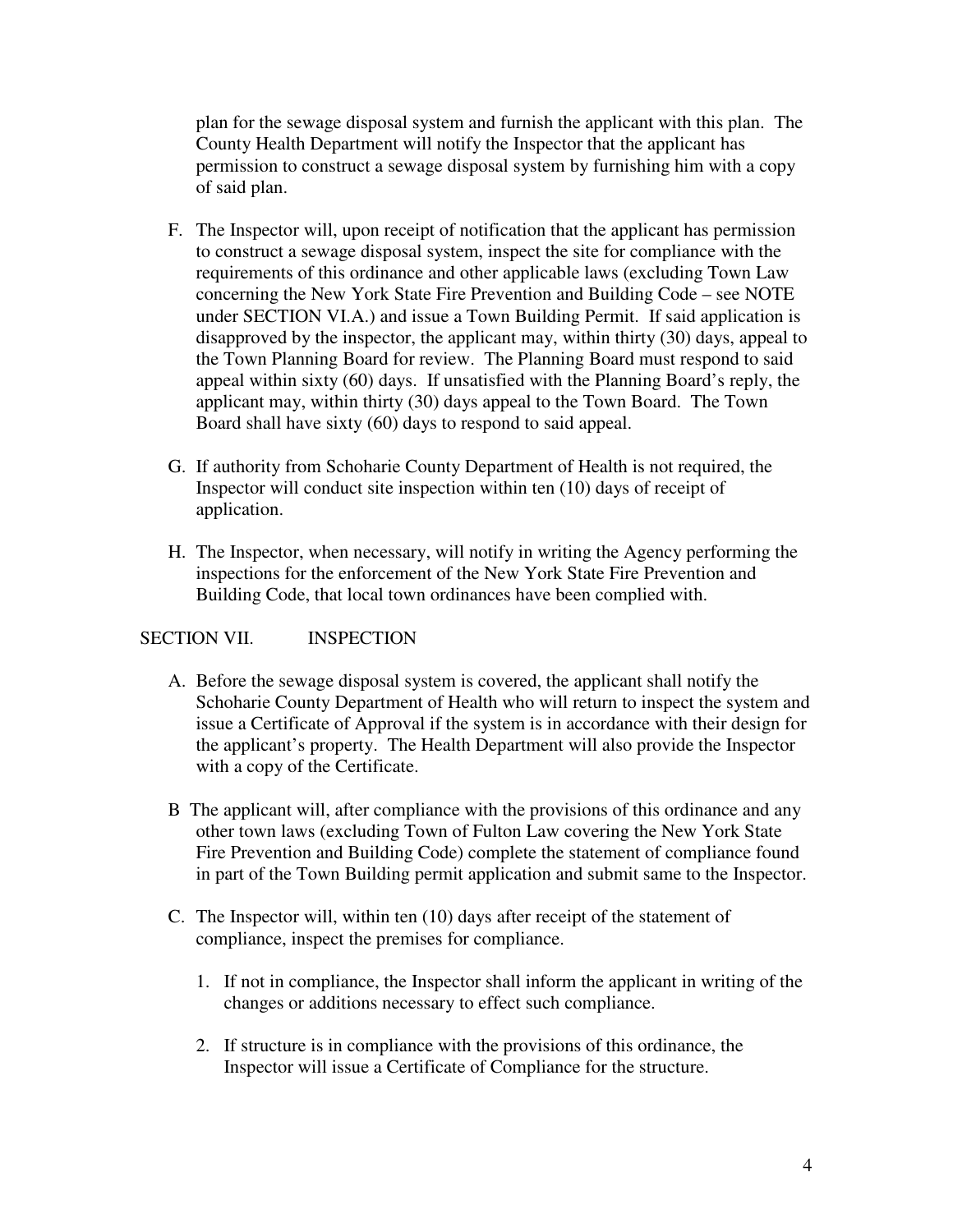3. The Inspector will provide the Town of Fulton Assessor with a copy of the Certificate of Compliance.

# SECTION VIII. BUILDING SITE REQUIREMENTS

- A. The following regulations pertain to dwelling units, manufactured homes and accessory buildings and structures:
	- 1. No dwellings, manufactured homes, or accessory buildings and structures shall be constructed or placed upon a site having an area of less than fortythree thousand five hundred sixty (43,560) square feet (one acre).
	- 2. No dwelling unit, manufactured home, accessory building or structures of additions thereto shall be located closer to any street or road than forty (40) feet (measured horizontally) from the edge of the right-of-way of said street or road; nor closer to the sides or rear property boundary lines than twenty-five (25) feet (measured horizontally).
	- 3. Only one (1) residence, dwelling unit or manufactured home shall be constructed per site.
	- 4. All lands used for dwelling units or manufactured homes shall have an adequate, well drained entrance in accordance with regulations of the applicable highway department of jurisdiction.
	- 5. An on-site supply of potable drinking water, as specified by the New York State Department of Health, shall be provided for each dwelling or manufactured home.
	- 6. No dwelling unit or manufactured home shall be erected in the Town of Fulton without a proper sewage disposal system approved by the Schoharie County Department of Health.
	- 7. A dwelling unit or manufactured home shall be supported on a concrete slab, bedrock, or piers. Masonry piers shall extend a minimum of forty (40) inches below ground level and shall be spaced a minimum of every eight (8) feet under the structure. All manufactured homes shall be tied down in accordance with New York State Laws.
	- 8. Within one (1) year from the time the structure is situated on its required supports, the space between the underside of the structure and the ground shall be completely enclosed by skirting, well constructed, of fire-retarding material. No gas cylinders shall be located beneath any structure. All piping from fuel storage tanks or cylinders shall be permanently installed and fastened in place.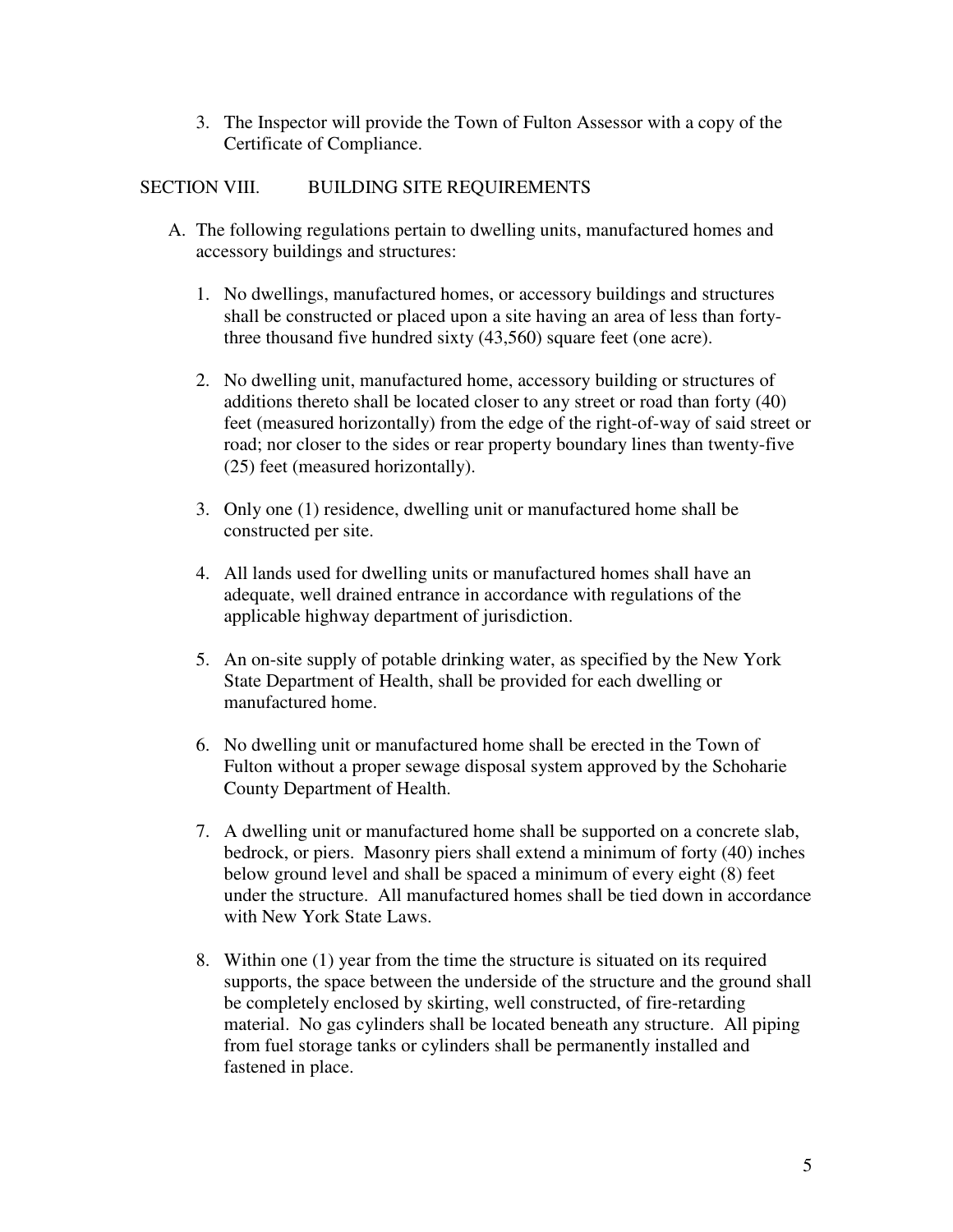# SECTION IX. APPLICABILITY OF ORDINANCE TO EXISTING DWELLINGS, ACCESSORY BUILDINGS AND MANUFACTURED HOMES

- A. If an existing building, or manufactured home is destroyed by fire, explosion, Act of God or any other means, a building permit shall be obtained for reconstruction. If reconstruction is to occur on the original foundation, a permit shall be granted and no variance is necessary; otherwise, reconstruction shall be accordance with this ordinance and any other applicable laws. Where compliance is not feasible, a variance must be applied for by owner as stated in Section XVI.
- B. Any additions to existing building or structures shall require a permit and shall be in accordance with this ordinance.

# SECTION X. CHANGE OF OWNERSHIP OF UNCOMPLETED STRUCTURES OR MANUFACTURED HOMES

If an uncompleted structure changes ownership before final approval by the Inspector, the new owner must obtain a building permit and complete the structure in compliance with this ordinance. In the event that a manufactured home is removed from a home site, the site must be reapproved by the Inspector prior to the moving in of a different manufactured home or the construction of a dwelling unit on that site.

# SECTION XI. EXCEPTIONS

- A. Camping trailers, tents, or other recreational or temporary living quarters will be allowed for the purposes of camping for temporary periods, not to exceed three (3) months per calendar year, and must have access to approved sanitary facilities. All camping trailers, tents or other recreational or temporary living quarters allowed under this section must be removed from the premises at the end of three (3) month period, except that legally registered recreational vehicles may be stored upon the premises if a permanent dwelling exists on the lot. Regulations concerning mobile home parks and travel trailer parks are provided for in Ordinance No. 4 Mobile Home Parks and Travel Trailer/Tent Parks.
- B. Any building not used for human inhabitation which is less than One hundred forty (140) square feet in area and which meets the set back requirements as set forth in this Ordinance shall not require a Town of Fulton building permit.

### SECTION XII. ENFORCEMENT

The provisions of the Ordinance shall be administered and enforced by the Inspector appointed by the Town Board and he shall have the power to make inspections of buildings and premises necessary to carry out his duties in the enforcement of this Ordinance.